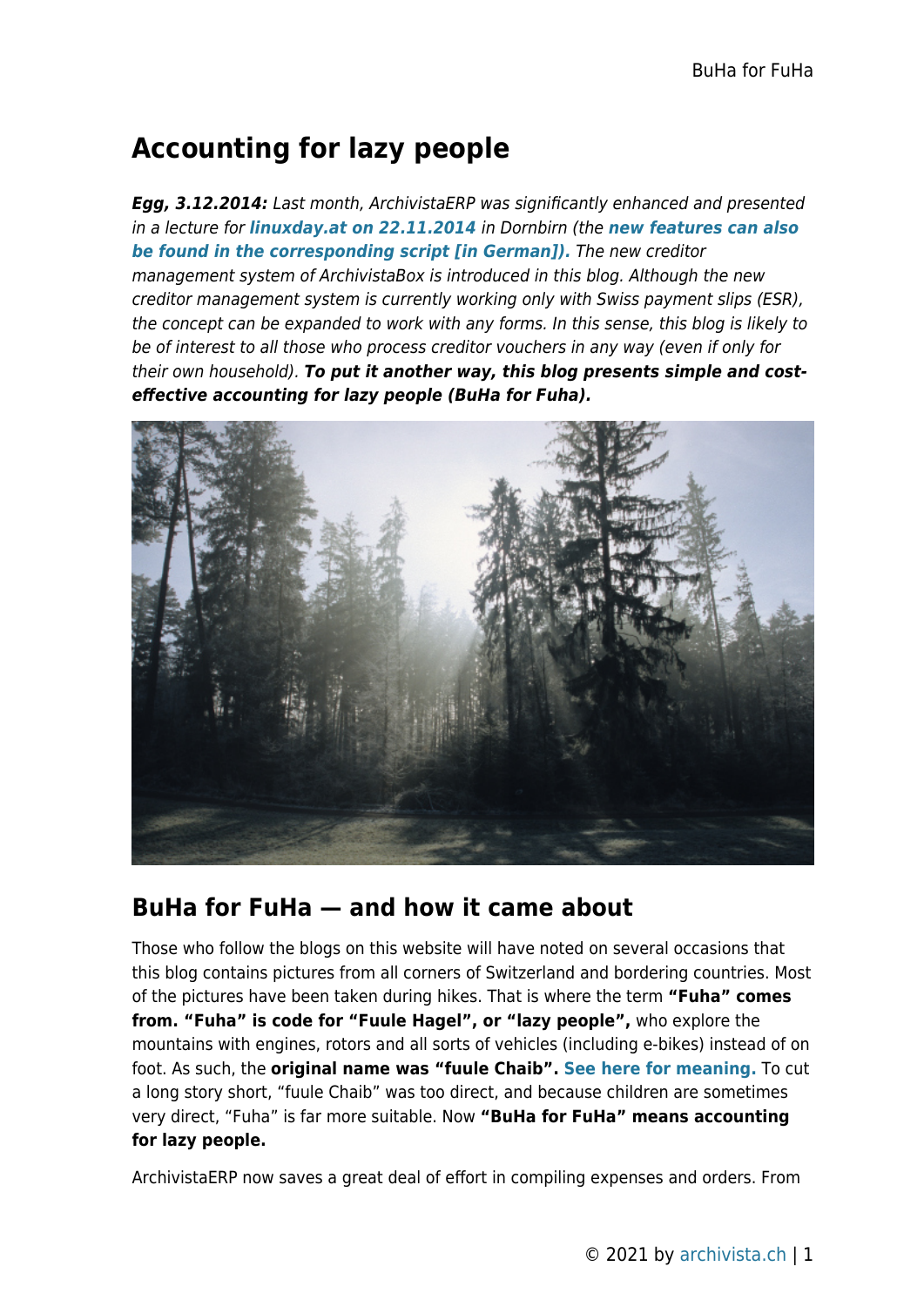the creditors' side, this was not previously the case because each payment had to be recorded in the system individually. For years now, there has been a **form recognition system which can automatically classify and process any vouchers.** The real challenge for this solution is the training of the forms. **For smaller businesses, sometimes the effort to train and check each invoice for correct key data such as date, invoice and amount is not worthwhile.**



## **Automatically compile ESR vouchers with ArchivistaDMS**

This is where the new creditor management system of ArchivistaBox comes into its own. Those who receive invoices in Switzerland today can always expect them to be accompanied by a payment slip with a reference number (ESR). This voucher can be processed automatically with external reader devices. **Good devices with a voucher reader (feeder) are available from approx. 1,200 to 1,500 francs.** Affordable readers are available from about 150 francs, but each voucher must be recorded individually with a stylus. Guiding the stylus must be learned, and does not work without software for Windows or Mac.

This does not necessarily correspond to what is suitable for the ArchivistaBox or a webbased solution. The **good device with feeder costs significantly more than the ArchivistaBox including document scanner.** The affordable stylus solution is not faster than manual copying of the number code from the recognized text – especially since both solutions will not work with the web-based ArchivistaBox.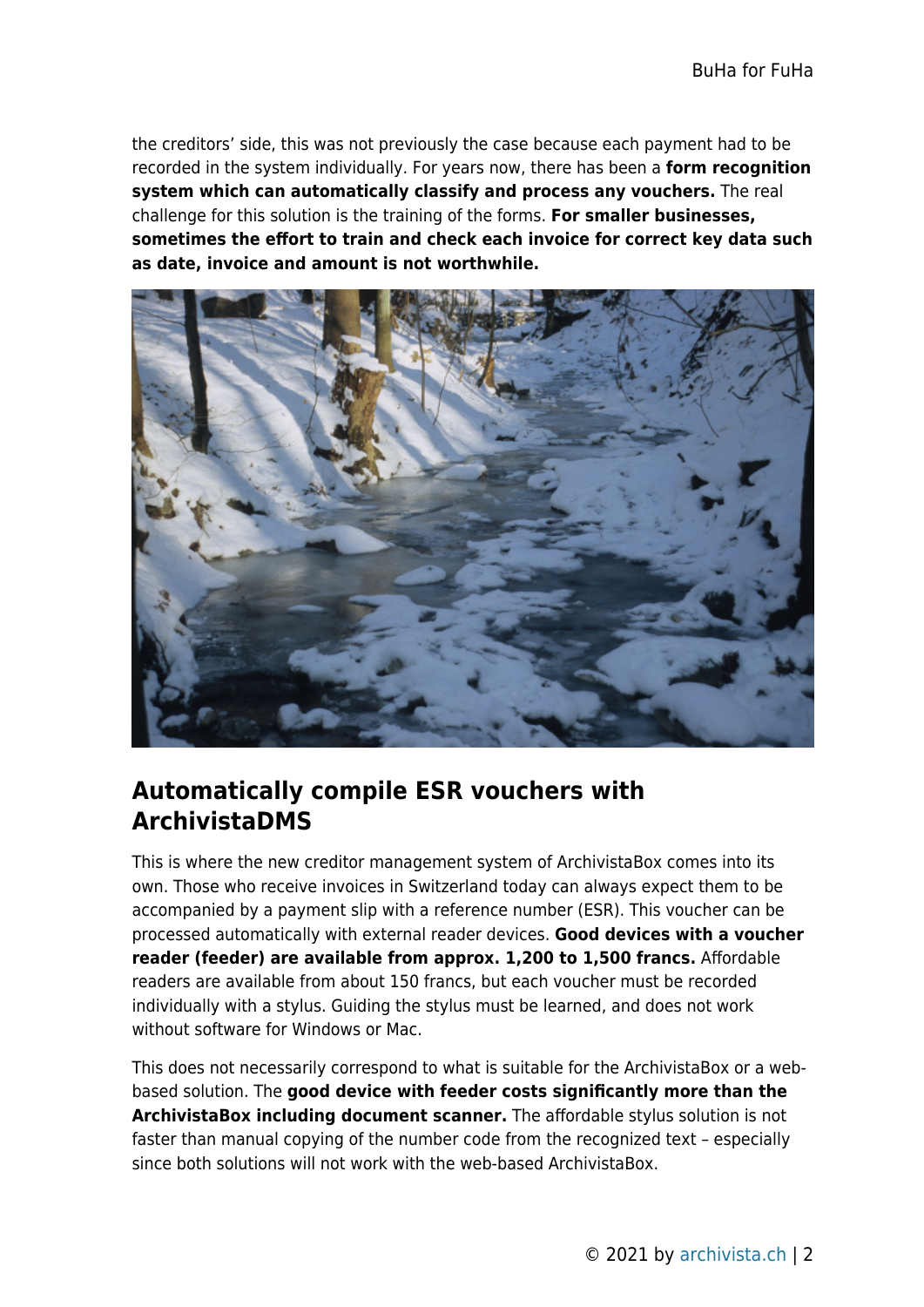The **recognition of the reference numbers functions almost identically to a text recognition process.** Our previous text recognition of the ESR numbers was mostly error-free, but only mostly. Automatic posting into an ERP software was occasionally discussed, but ultimately not implemented because an 80 to 90 percent success rate is not really cause for celebration.

#### 0100000044352>000000168809086100010135235+ 010521834>

Some time ago, we **[enclosed the updated open source text recognition](https://archivista.ch/cms/?page_id=591) [Tesseract OCR 3:04 with ArchivistaBox, see here.](https://archivista.ch/cms/?page_id=591)** It was determined that the detection accuracy is very good now – and that Tesseract 3:04 can be trained. Our detailed **[script about open source text recognition \(in German\)](http://www.archivista.ch/de/media/ocr3.pdf)** on the ArchivistaBox provides information on how to implement this in broad terms. In brief: **So that an ESR payment slip can be correctly detected, the character recognition on the OCRB character set must be trained – and that is exactly what took place for the ArchivistaBox recently.**

## **Automatic posting of incoming and outgoing invoices**

Meanwhile, ESR payment slips can be recorded automatically and quickly (at least much faster than with the expensive external reader, not to mention the stylus). **The ESR line is copied directly into the Title field.** For ArchivistaERP, automatic posting of invoices is currently in progress — and, to make BuHa for FuHa a reality, all creditor invoices (without bar codes!) can now be automatically transferred to ArchivistaERP (of course we are also happy to support every customer solution!)

The ArchivistaBox with **ArchivistaERP** and **ArchivistaDMS** is now capable of completely automated processing of both the **outgoing invoices (ESR note with automatic posting of the ESR payment by email)** and the **incoming invoices (readout of ESR reference).** There is no excuse for continuing to post manually. Anyone using the ArchivistaBox may very well be a BuHa-Fuha, but will ultimately find they have more time left for other activities – even if only for a hike in the mountains, without being a FuHa.

The **"Record ESR vouchers" function will be in every ArchivistaBox as of 3.12.2014** (a new release number will only be assigned once the creditor invoices automatically end up in ArchivistaERP – this part is still being tested). About 15 to 20 vouchers per minute are currently being processed because the ESR vouchers are available via the OCR module (and therefore in the basic package of each ArchivistaBox). To **activate the processing, the first (only!) language must be set to 'numbers'** in the corresponding OCR definition. ESR notes can then be processed with the corresponding scan definition.

Another implementation can be realized at any time: the **recognition of the ESR line itself requires about 0.1 to 0.2 seconds,** so that ESR notes can be processed in any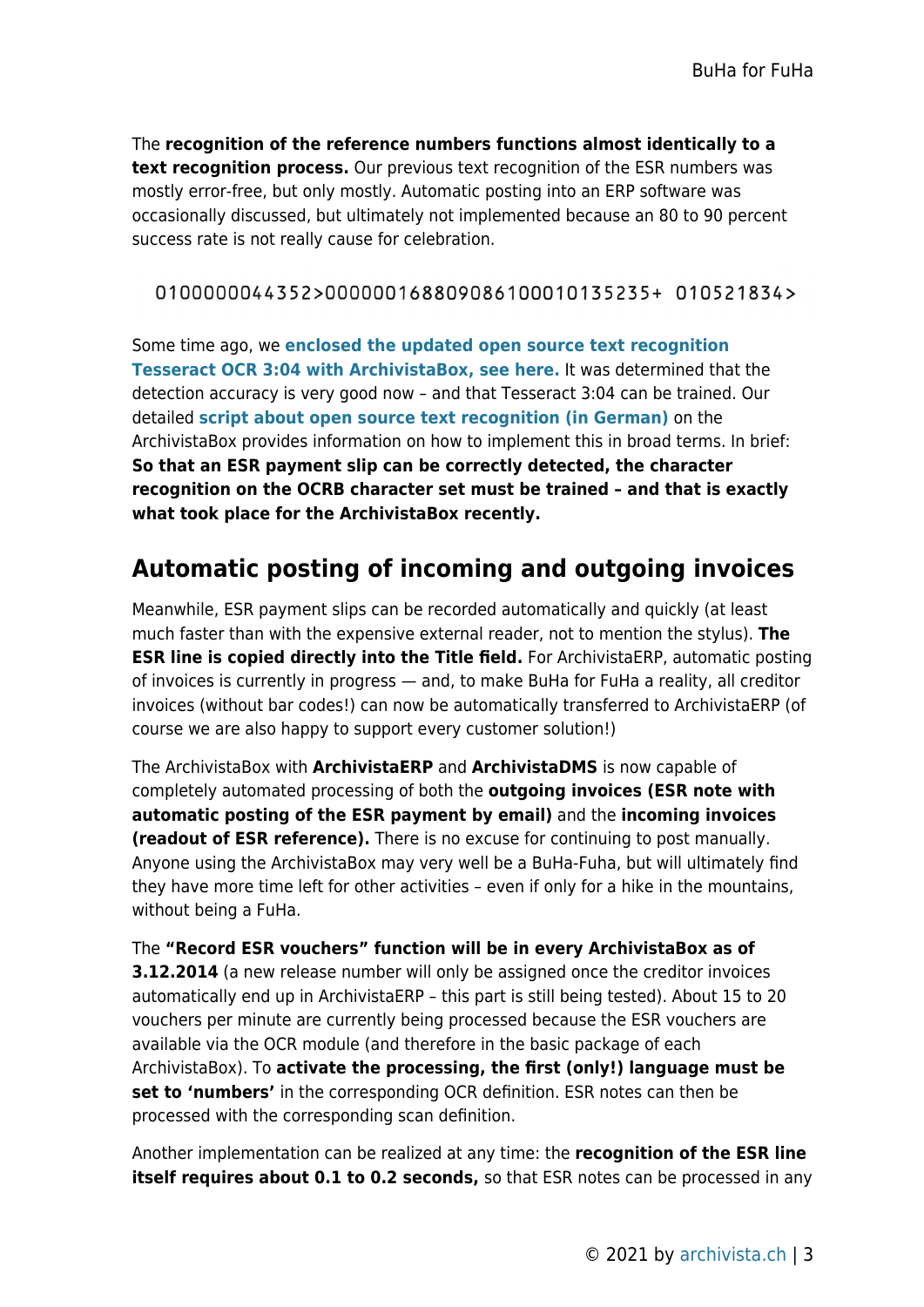quantity- it remains to be seen who receives invoices in the upper thousands range on a daily basis. Of course, the ESR invoices concept can be carried over to any other forms. From this perspective, the days of the bar code (e.g. for outgoing delivery notes) are likely to be numbered.

| <b>Test Company</b><br>Delivered To<br>Charge To<br>Peter Fritsche<br>Muster AG<br>Bachgasse 4<br>Bachgasse 4<br>4000 Basel<br>4000 Basel<br>Invoice no.<br>Cust no<br>Date<br><b>INVOICE</b><br>21.11.2014<br>17<br>$\overline{c}$<br>Shipping Company:<br>Default<br>Due Date:<br>21.11.2014<br>Your Ref:<br>Peter Fritsche<br>Our Ref.:<br>Verkaufsperson<br>Your VAT no.:<br>Our VAT No.:<br>Payment Terms:<br>Zahlungen innerhalb 10 Tage<br>Our Order No:<br>$_{3}$<br><b>Item Description</b><br><b>Quantity Unit</b><br>Total<br><b>Item Code</b><br><b>Price Discount</b><br>21.11.14 ArchivistaBox Dolder<br>2.00 St.<br>600,00<br>dolder<br>300,00 |  |  |  |  |  |
|---------------------------------------------------------------------------------------------------------------------------------------------------------------------------------------------------------------------------------------------------------------------------------------------------------------------------------------------------------------------------------------------------------------------------------------------------------------------------------------------------------------------------------------------------------------------------------------------------------------------------------------------------------------|--|--|--|--|--|
|                                                                                                                                                                                                                                                                                                                                                                                                                                                                                                                                                                                                                                                               |  |  |  |  |  |
|                                                                                                                                                                                                                                                                                                                                                                                                                                                                                                                                                                                                                                                               |  |  |  |  |  |
|                                                                                                                                                                                                                                                                                                                                                                                                                                                                                                                                                                                                                                                               |  |  |  |  |  |
|                                                                                                                                                                                                                                                                                                                                                                                                                                                                                                                                                                                                                                                               |  |  |  |  |  |
|                                                                                                                                                                                                                                                                                                                                                                                                                                                                                                                                                                                                                                                               |  |  |  |  |  |
|                                                                                                                                                                                                                                                                                                                                                                                                                                                                                                                                                                                                                                                               |  |  |  |  |  |
|                                                                                                                                                                                                                                                                                                                                                                                                                                                                                                                                                                                                                                                               |  |  |  |  |  |
|                                                                                                                                                                                                                                                                                                                                                                                                                                                                                                                                                                                                                                                               |  |  |  |  |  |
|                                                                                                                                                                                                                                                                                                                                                                                                                                                                                                                                                                                                                                                               |  |  |  |  |  |
|                                                                                                                                                                                                                                                                                                                                                                                                                                                                                                                                                                                                                                                               |  |  |  |  |  |
|                                                                                                                                                                                                                                                                                                                                                                                                                                                                                                                                                                                                                                                               |  |  |  |  |  |
|                                                                                                                                                                                                                                                                                                                                                                                                                                                                                                                                                                                                                                                               |  |  |  |  |  |
|                                                                                                                                                                                                                                                                                                                                                                                                                                                                                                                                                                                                                                                               |  |  |  |  |  |
|                                                                                                                                                                                                                                                                                                                                                                                                                                                                                                                                                                                                                                                               |  |  |  |  |  |
|                                                                                                                                                                                                                                                                                                                                                                                                                                                                                                                                                                                                                                                               |  |  |  |  |  |
|                                                                                                                                                                                                                                                                                                                                                                                                                                                                                                                                                                                                                                                               |  |  |  |  |  |
|                                                                                                                                                                                                                                                                                                                                                                                                                                                                                                                                                                                                                                                               |  |  |  |  |  |
|                                                                                                                                                                                                                                                                                                                                                                                                                                                                                                                                                                                                                                                               |  |  |  |  |  |
|                                                                                                                                                                                                                                                                                                                                                                                                                                                                                                                                                                                                                                                               |  |  |  |  |  |
|                                                                                                                                                                                                                                                                                                                                                                                                                                                                                                                                                                                                                                                               |  |  |  |  |  |
|                                                                                                                                                                                                                                                                                                                                                                                                                                                                                                                                                                                                                                                               |  |  |  |  |  |
| Sub-total<br>600,00                                                                                                                                                                                                                                                                                                                                                                                                                                                                                                                                                                                                                                           |  |  |  |  |  |
| Shipping<br>0,00<br>Sub-total<br>600.00                                                                                                                                                                                                                                                                                                                                                                                                                                                                                                                                                                                                                       |  |  |  |  |  |
| MwSt (8%)<br>48,00<br><b>TOTAL INVOICE</b><br>648,00                                                                                                                                                                                                                                                                                                                                                                                                                                                                                                                                                                                                          |  |  |  |  |  |
| Please quote Invoice no. when paying. All amounts stated in CHF                                                                                                                                                                                                                                                                                                                                                                                                                                                                                                                                                                                               |  |  |  |  |  |

# **Recognition) and associated matters**

Also during last month, another two projects were implemented that fit well with every ERP solution (and also with ArchivistaERP!). Thanks to the **new print button in the WebClient, invoices (including ESR notes) can be printed from the ArchivistaBox into the correct tray of th**

**e printer** (invoice tray 1, ESR voucher tray 2), whereby so-called OMR strokes can be additionally **(optionally) added so that the printed invoices are later correctly collated with the packaging machine** and packaged (collect invoice page 1, collect invoice page 2, collect ESR note, and then package).

In another project, the **creditor vouchers are identified by means of an external unique document number and automatically annotated in ArchivistaDMS.** The reverse case (the posting for this is created in the ERP solution), unfortunately did not work because the customer's ERP solution cannot be addressed in batch mode (this would work in ArchivistaERP). Common to both projects is the fact that the cost of implementation was quite moderate, i.e. the return on investment was provided after just a short time.

As always, **all new features are on every new ArchivistaBox – and each Archivista customer receives them at no cost.** At this point, we are also happy to announce the OpenFriday offer. Visit us on a Friday morning (with a short registration!)